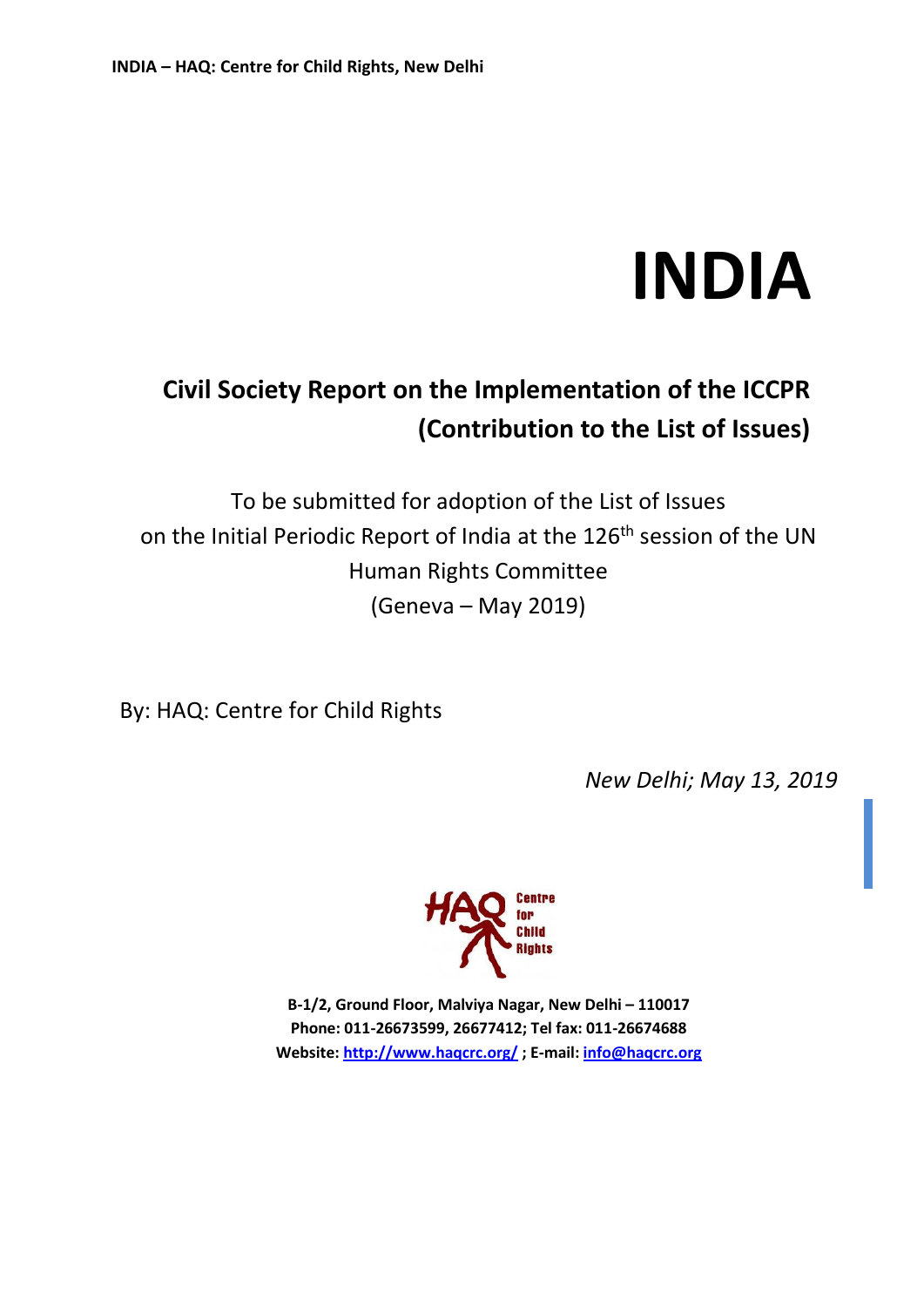#### **I. Introduction**

HAQ: Centre for Child Rights is a human rights organisation and has been working towards the recognition, protection and promotion of child rights since last twenty years. Through this submission to the United Nations (UN) Human Rights Committee ahead of its 126<sup>th</sup> Session for the State Party-India, HAQ is submitting a List of Issues (LoIs) with regard to child rights and the key concerns in the light of the International Covenant on Civil and Political Rights.

#### **II. Contributions to the List of Issues**

#### **BIRTH REGISTRATION (ART. 24 of ICCPR)**

- Birth registration is an absolute basic right to ensure both ESCR and CPR of children mandatory in Indian law since 1969.<sup>1</sup> India has failed in both timely registration as well as universalization of birth registration.
- As per the National Population Policy 2000, India should have achieved universal birth registration by 2010.<sup>2</sup> In 2012, the level of registration of births in the country stands at 84.4% and has gone up from 82.0% in 2010.
- The level of performance is disparate across states/ provinces.<sup>3</sup>
- While some states have shown very good progress,<sup>4</sup> others remain behind.
- As per Civil Registration System, the level of registration of births has increased to 86.0% in 2016 from 74.5% in 2007.<sup>5</sup>
- Surprisingly, the number of registered births has decreased to 22.2 million in 2016 as compared to 23.1 million in 2015.<sup>6</sup>

<sup>&</sup>lt;sup>1</sup> The Registration of Births and Death Act, 1969

<sup>&</sup>lt;sup>2</sup> National Population Policy; Government of India;

http://populationcommission.nic.in/PublicationDetails/11\_984\_1.aspx

<sup>&</sup>lt;sup>3</sup> The extent of birth registration varies from the highest of 99 percent in Goa to the lowest of 28 percent in Manipur. (Rapid Survey on Children (RSOC) 2013-14; National Report; UNICEF;

http://wcd.nic.in/sites/default/files/RSOC%20National%20Report%202013-14%20Final.pdf )

<sup>&</sup>lt;sup>4</sup> In Himachal Pradesh and Bihar, there have been positive instances of birth registration. The State/ UTs which have achieved 100% level of birth registration in 2007 are Arunachal Pradesh, Himachal Pradesh, Kerala, Meghalaya, Mizoram, Nagaland, Punjab,Tamilnadu, Chandigarh, Lakshadeep and Puducherry (Children in India 2012 a statistical appraisal, GoI, Social statistics Division, 2012.

<sup>&</sup>lt;sup>5</sup> "Vital Statistics of India Based on the Civil Registration System, 2016; [http://www.censusindia.gov.in/2011-](http://www.censusindia.gov.in/2011-Documents/CRS_Report/CRS%20FINAL%20REPORT%202016_21062018.pdf) [Documents/CRS\\_Report/CRS%20FINAL%20REPORT%202016\\_21062018.pdf](http://www.censusindia.gov.in/2011-Documents/CRS_Report/CRS%20FINAL%20REPORT%202016_21062018.pdf)

<sup>6</sup>[http://www.censusindia.gov.in/2011-Documents/CRS\\_Report/CRS%20FINAL%20REPORT%202016\\_21062018.pdf](http://www.censusindia.gov.in/2011-Documents/CRS_Report/CRS%20FINAL%20REPORT%202016_21062018.pdf)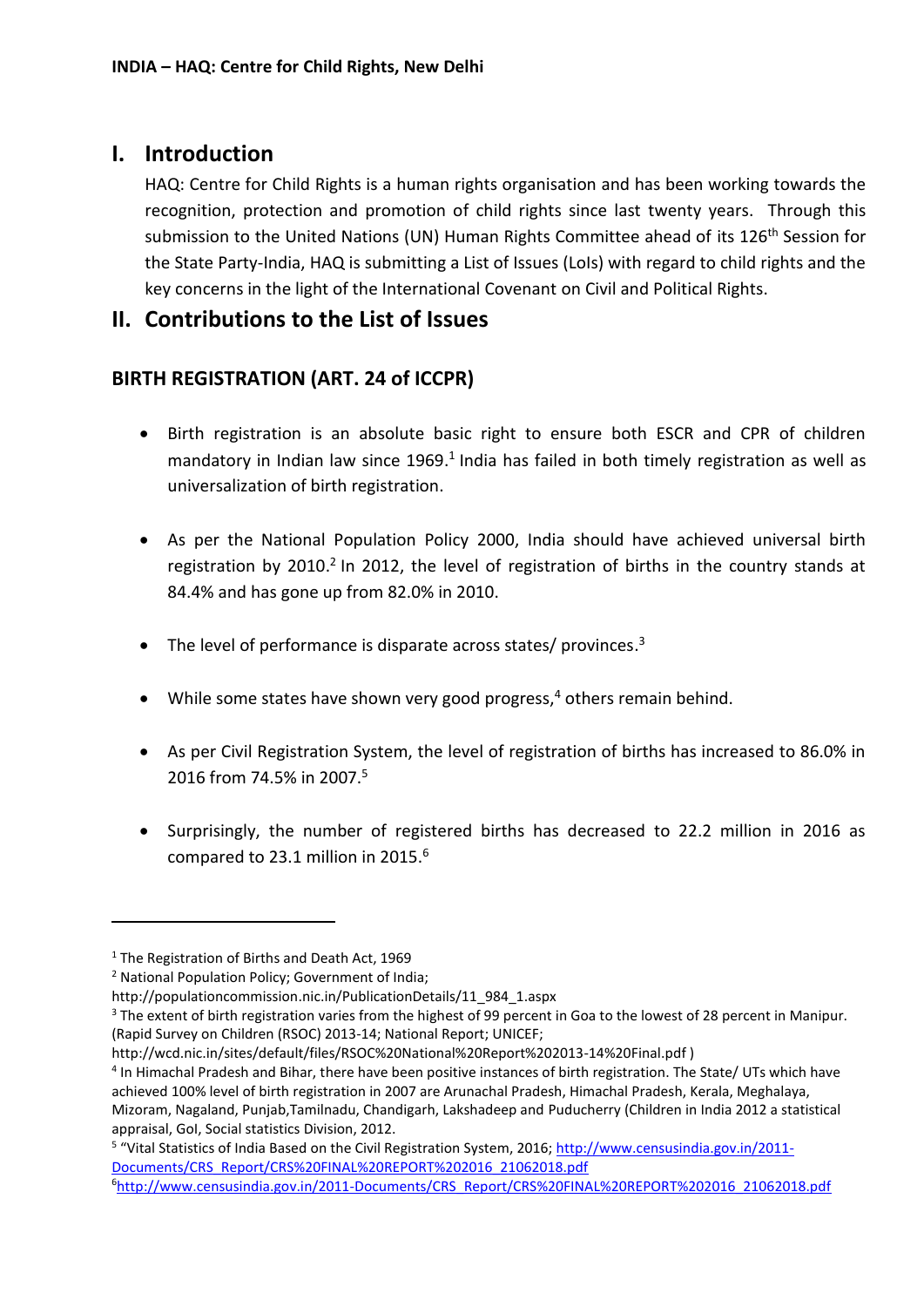- In the last Universal Periodic Review Cycle of India in 2017, India received two recommendations regarding improving the birth registration of children belonging to Schedule Tribes and families living in extreme poor conditions.<sup>7</sup>
- Birth registration does not imply getting a birth certificate. An application has to be filed by the parents/guardians of a child to acquire a birth certificate, which most people who cannot read and write find cumbersome.

#### **Key Issues & Challenges<sup>8</sup>**

- Low priority accorded to registration and general apathy
- Lack of inter-departmental co-ordination
- Inadequate budget allocation by the States for Civil Registration work
- Low levels of knowledge amongst registration functionaries about the processes and procedures of registration, reporting and management of data
- Lack of regular monitoring and supervision of civil registration work in the states
- Lack of demand

 $\overline{\phantom{a}}$ 

- Lack of awareness about the need and importance of registration
- Low utility of registration certificates and the use of alternate documents for proving the date of birth and claiming benefits
- Weak demand for vital statistics among planners and administrators
- Birth registration does not automatically lead to provision of a birth certificate

#### **JUVENILE JUSTICE (ART. 14/ ART. 24 of ICCPR)**

- The enactment of a Juvenile Justice (Care and Protection) Act has led to controversy and discontent amongst experts.<sup>9</sup>
- Although the new law now covers a wide range of issues, it includes a regressive provision of waiver of 16-18 year olds into the adult criminal justice system for having committed

<sup>&</sup>lt;sup>7</sup> Recommendation No. 161.152 : Remove barriers prohibiting scheduled castes and schedule tribes from registering their births and obtaining birth certificates of their children (Noted by GoI)

Recommendation No. 161.150: **Promote and facilitate universal access to birth registration**, especially for people living in extreme poverty, belonging to religious minorities or living in the remote areas of the country through the implementation of mobile units and carrying out awareness-raising campaigns (Accepted by GoI0 <sup>8</sup><http://unicef.in/Story/1133/Birth-Registration-the-picture-in-India>

<sup>9</sup> *"A year since the new Juvenile Justice Act came into being, chaos rules its implementation"*; Bhavya Dore; Scroll; Jan 15, 2017; [https://scroll.in/article/826668/a-year-since-the-new-juvenile-justice-act-came-into-being-chaos-rules-its](https://scroll.in/article/826668/a-year-since-the-new-juvenile-justice-act-came-into-being-chaos-rules-its-implementation)[implementation](https://scroll.in/article/826668/a-year-since-the-new-juvenile-justice-act-came-into-being-chaos-rules-its-implementation)

*<sup>&</sup>quot;When populism takes over: why the Juvenile Justice Act, 2015 is flawed"*; <http://pragati.nationalinterest.in/2016/01/when-populism-takes-over-why-the-juvenile-justice-act-2015-is-flawed/>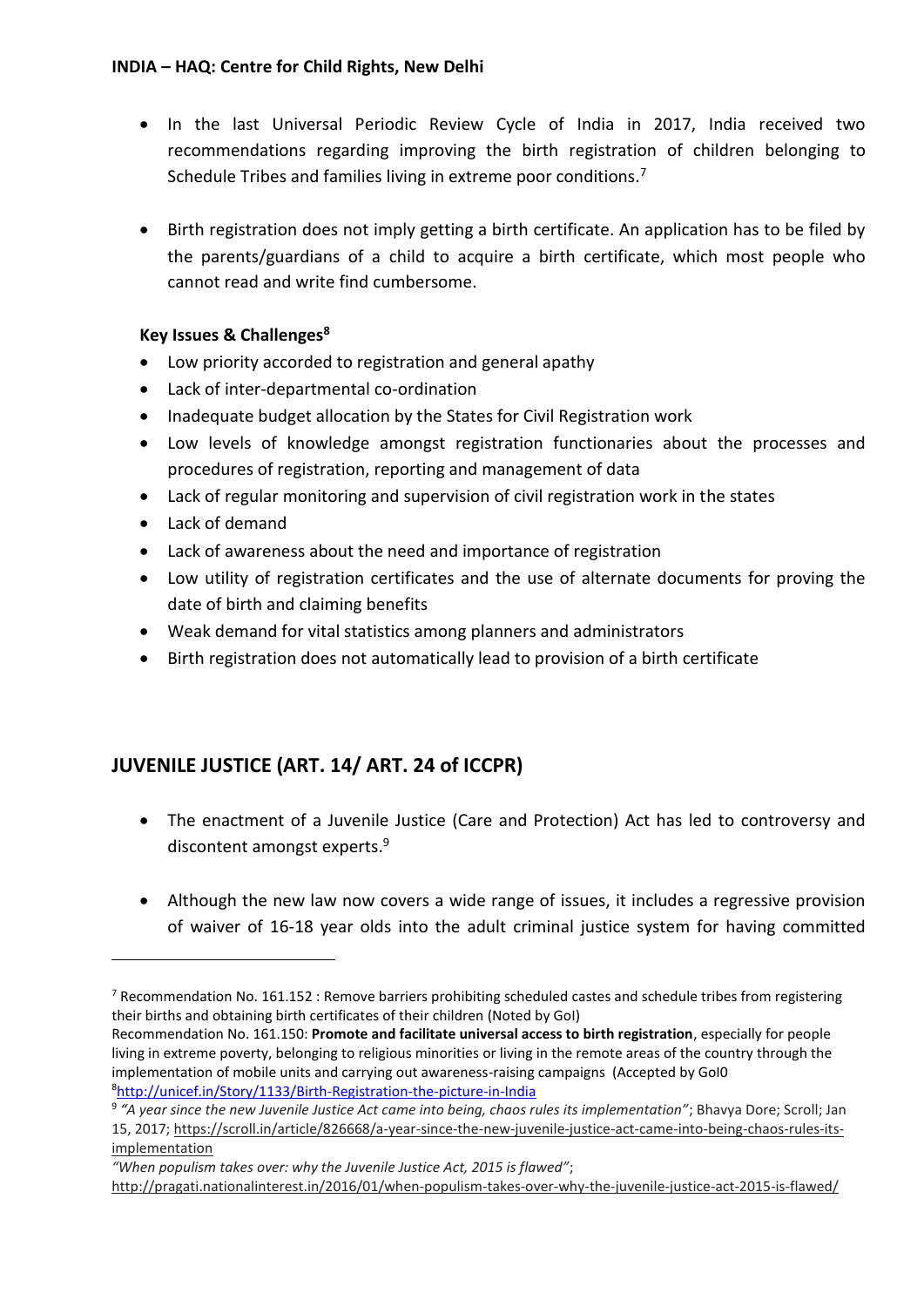**.** 

heinous offences, and is based on a controversial "mental and physical" assessment clause. This has led to the lowering of standards for dealing with children in conflict with the law.<sup>10</sup> Moreover, in heavily militarized zones like Jammu & Kashmir, often children are detained under the Public Safety Act, $11$  which is in clear violation of the Juvenile Justice Act, the UNCRC<sup>12</sup> and The Beijing Rules.<sup>13</sup>

- In 2012, the Jammu and Kashmir State Assembly amended PSA to prohibit the detention of people under 18 years of age. However, during the 2016 unrest, there were multiple cases of children under 18 years being detained under PSA.<sup>14</sup>
- The new Juvenile Justice system provides for differential treatment of children in 16-18 years' age group, not just allowing them to be tried as adults on the basis of a preliminary assessment that rests on assumption of guilt, but also allowing children in this age group found guilty for committing a heinous offence to be disqualified from employment and denied other such opportunities and right to reform on the basis of their record. Procedurally too, the current law is unclear about the trial of children in the age group of 16-18 years alleged to have committed heinous offences. There is a provision for review of the decision of the Juvenile Justice Board transferring the child to be tried as an adult by a Court of Sessions designated as a Children's Court. However, even after review if the Children's Court decides to treat such child as a child, it cannot send the matter back to the Board, but is required instead to function like a Board and conduct an inquiry like a Board, without the requisite infrastructure and human resources that are otherwise mandated for a Juvenile Justice Board. A whole range of procedural rights and guarantees are thus denied to such children once transferred to the adult criminal justice system.
- Absence of a clear system for determination of age of children who come in contact with the law further renders them vulnerable. Most litigation under the Juvenile Justice law has

 $10$ In the absence of proper tools of assessment, training and infrastructure, children are already being subjected to arbitrary treatment.

<sup>11</sup>"A Lawless Law: Detention under the Jammu & Kashmir Public Safety Act"; A Report by Amnesty International In 2012, the Jammu and Kashmir State Assembly amended Public Safety Act (PSA) to prohibit the detention of people under 18 years of age. However, during the 2016 unrest, there were multiple cases of children under 18 years being detained under PSA. (OHCHR Report on the Situation of Human Rights in Kashmir;

<https://www.ohchr.org/Documents/Countries/IN/DevelopmentsInKashmirJune2016ToApril2018.pdf> )

<sup>&</sup>lt;sup>12</sup> According to the Article 40 (1) of the UNCRC "States Parties recognize the right of every child alleged as, accused of, or recognized as having infringed the penal law to be treated in a manner consistent with the promotion of the child's sense of dignity and worth, which reinforces the child's respect for the human rights and fundamental freedoms of others and which takes into account the child's age and the desirability of promoting the child's reintegration and the child's assuming a constructive role in society."

<sup>&</sup>lt;sup>13</sup> The UN Standard Minimum Rules for the Administration of Juvenile Justice ("The Beijing Rules") adopted by the UN General Assembly in November 1985, stipulate in particular that proceedings for children should be conducive to the best interests of the child.

<sup>&</sup>lt;sup>14</sup> Office of the United Nations High Commissioner for Human Rights: Report on the Situation of Human Rights in Kashmir: Developments in the Indian State of Jammu and Kashmir from June 2016 to April 2018, and General Human Rights Concerns in Azad Jammu and Kashmir and Gilgit-Baltistan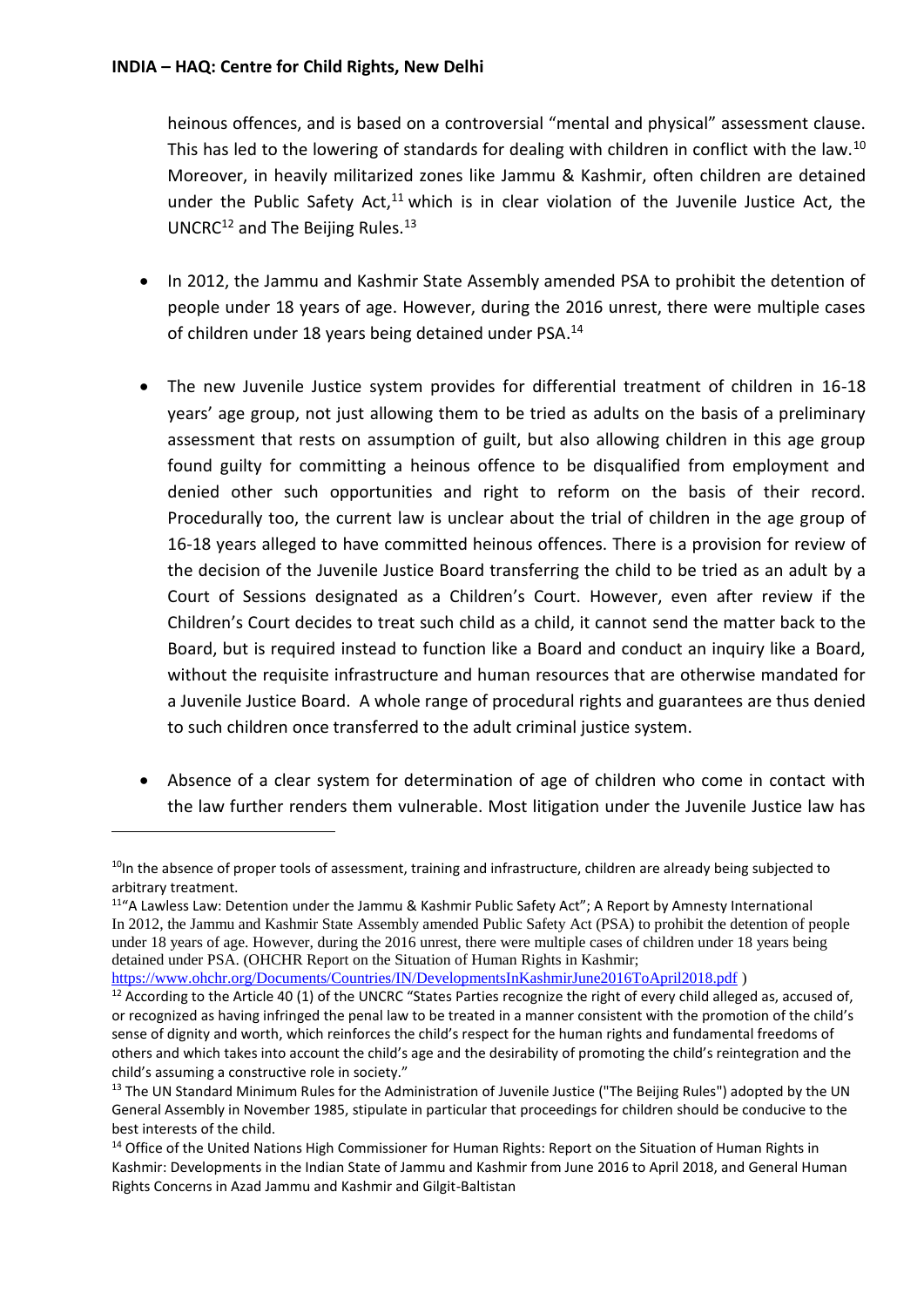been around age determination and there is ambiguity in interpretation of statute that allows many children in conflict with the law ending up in jails (prisons) for adults, or many child victims of crimes being deprived of protection guarantees enshrined in various beneficial legislations.

• The umbrella scheme called "The Integrated Child Protection Scheme", the single scheme responsible for the administration of Juvenile Justice System, has been heavily underresourced over the years. The inadequate budget allocation towards the scheme has resulted in poor and tardy implementation of the Juvenile Justice Act.<sup>15</sup>

### **CORPORAL PUNISHMENT (ART. 7/ ART. 24 of ICCPR)**

- The amended juvenile justice law contains a provision exclusively on corporal punishment,<sup>16</sup> though it is limited to child care institutions housing children in need of care and protection and children in conflict with the law under the Juvenile Justice Act.
- Moreover, corporal punishment remains culturally acceptable in most settings. Injuries and even death due to corporal punishment has been reported.<sup>17</sup>
- India reaffirmed its commitment to prohibit corporal punishment in all settings during the second cycle of UPR in 2012<sup>18</sup> and in the third cycle of UPR as well.<sup>19</sup>

<sup>&</sup>lt;sup>15</sup> The concern of inadequacy of financial resources towards children has also been resonated by the concluding observations made by the UNCRC on 13 June 2014, based on India's report presented to the Committee on 3 June 2014 in Geneva. The Committee noted "The budgetary allocations do not adequately take into consideration child protection needs. There is also mis-management of allocated resources, a problem which is exacerbated by a high level of corruption and the lack of effective monitoring and evaluation systems". (full document available at [http://tbinternet.ohchr.org/\\_layouts/treatybodyexternal/SessionDetails1.aspx?SessionID=843&Lang=en\)](http://tbinternet.ohchr.org/_layouts/treatybodyexternal/SessionDetails1.aspx?SessionID=843&Lang=en)

<sup>&</sup>lt;sup>16</sup> Although the focus is on institutions, the provision covers all settings and for the first time allows corporal punishment to be recognised as a crime against children. Section 2 (24)- " corporal punishment" means the subjecting of a child by any person to physical punishment that involves the deliberate infliction of pain as retribution for an offence, or for the purpose of disciplining or reforming the child and 82. (1) Any person in-charge of or employed in a child care institution, who subjects a child to corporal punishment with the aim of disciplining the child, shall be liable, on the first conviction, to a fine of ten thousand rupees and for every subsequent offence, shall be liable for imprisonment which may extend to three months or fine or with both.

<sup>17</sup> Example:http://www.newindianexpress.com/nation/Assam-school-student-dies-after-teacher-beatshimup/2016/06/19/article3489210.ece ; [http://www.ndtv.com/bangalore-news/class-2-girl-beaten-by-leather-belt](http://www.ndtv.com/bangalore-news/class-2-girl-beaten-by-leather-belt-allegedly-fornot-doing-homework-1440039)[allegedly-fornot-doing-homework-1440039](http://www.ndtv.com/bangalore-news/class-2-girl-beaten-by-leather-belt-allegedly-fornot-doing-homework-1440039)[; http://www.india.com/news/india/west-bengal-boy-dies-after-being](http://www.india.com/news/india/west-bengal-boy-dies-after-being-assaulted-by-teacher932185/)[assaulted-by-teacher932185/](http://www.india.com/news/india/west-bengal-boy-dies-after-being-assaulted-by-teacher932185/)

<sup>18</sup> July 2012, A/HRC/21/10, Report of the Working Group, para 138 (104)

<sup>&</sup>lt;sup>19</sup> Recommendation No. 161.233, 161.234 [By Liechtenstein] and 161.235 [Zambia] and all these three recommendations were "ACCEPTED" by India.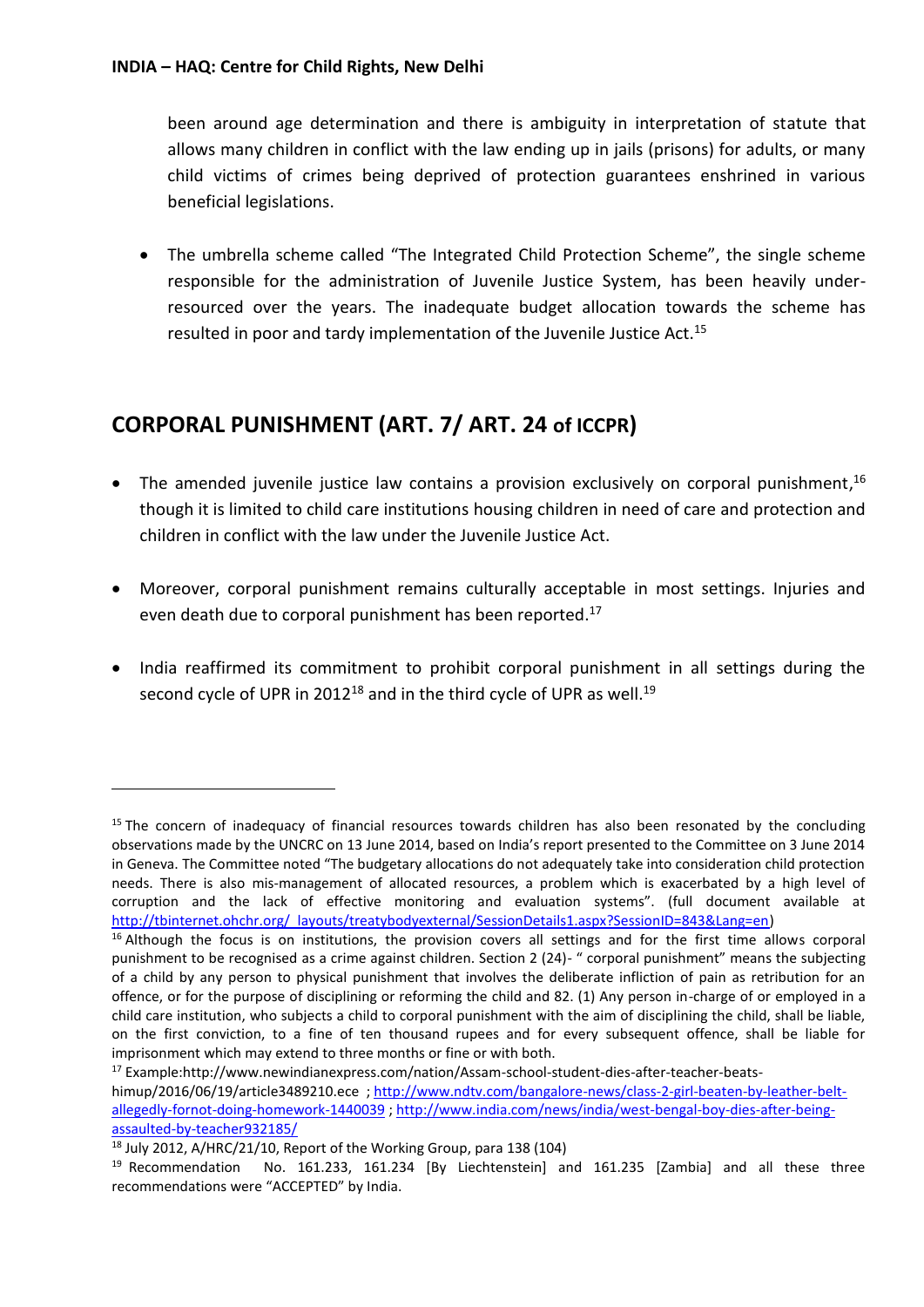- Boys are marginally more likely to face physical abuse (73 per cent) than girls (65 percent). Corporal punishment in both government as well as private schools is deeply ingrained as a tool to discipline children and as a normal action. But most children do not report or confide in anyone and suffer silently.<sup>20</sup>
- The ban on corporal punishment in schools is included in the Right to Free and Compulsory Education Act of 2009<sup>21</sup> and also banned under some State laws.
- The National Commission for Protection of Child Rights has issued guidelines to ban Corporal Punishment in Schools, but the monitoring and implementation of these guidelines remains poor.<sup>2223</sup>

# **CHILD LABOUR (ART. 8/ ART. 24 of ICCPR)**

- While the government has enacted a new child labour legislation, namely The Child and Adolescent Labour (Prohibition and Regulation) Amendment Act, 1986 banning employment of children under the age of 14 years and regulating employment of adolescents aged 14 to 18 years in non-hazardous occupations and processes, it continues to have several legal gaps that in practice allow for children to be economically exploited.
- The new child labour legislation allows children to work in family based enterprises, which are not hazardous in nature and after school hours. In absence of strong monitoring process, this provision gets diluted and a number of children are engaged in household (family based) enterprises even during their school hours. Children under 14 years of age can also be employed in the entertainment and sports industry after school hours or during vacations. However, when read with the Right to Free and Compulsory Education Act, such provisions only cast an additional burden on children to meet the requirements of both school and employment.
- The list of hazardous occupations too has been diluted and restricted to factories, mines and explosives. This is a regression from the past, when 85 occupations and processes had been declared as hazardous under the previous legislation by the Government of India. For example,

<sup>20</sup> <http://unicef.in/Story/197/All-You-Want-to-Know-About-Corporal-Punishment>

<sup>&</sup>lt;sup>21</sup> The Right of Children to Free and Compulsory Education (RTE) Act, 2009, prohibits physical punishment and mental harassment under Section 17(1) and makes it a punishable offence under Section 17(2).

<sup>&</sup>lt;sup>22</sup> Guidelines for Eliminating Corporal Punishment in Schools; National Commission for Protection of Child Rights; <http://ncpcr.gov.in/showfile.php?lid=153>

<sup>&</sup>lt;sup>23</sup> Problem of Corporal Punishment Persists in Schools; [https://thewire.in/education/problem-of-corporal-punishment](https://thewire.in/education/problem-of-corporal-punishment-persists-in-schools)[persists-in-schools](https://thewire.in/education/problem-of-corporal-punishment-persists-in-schools)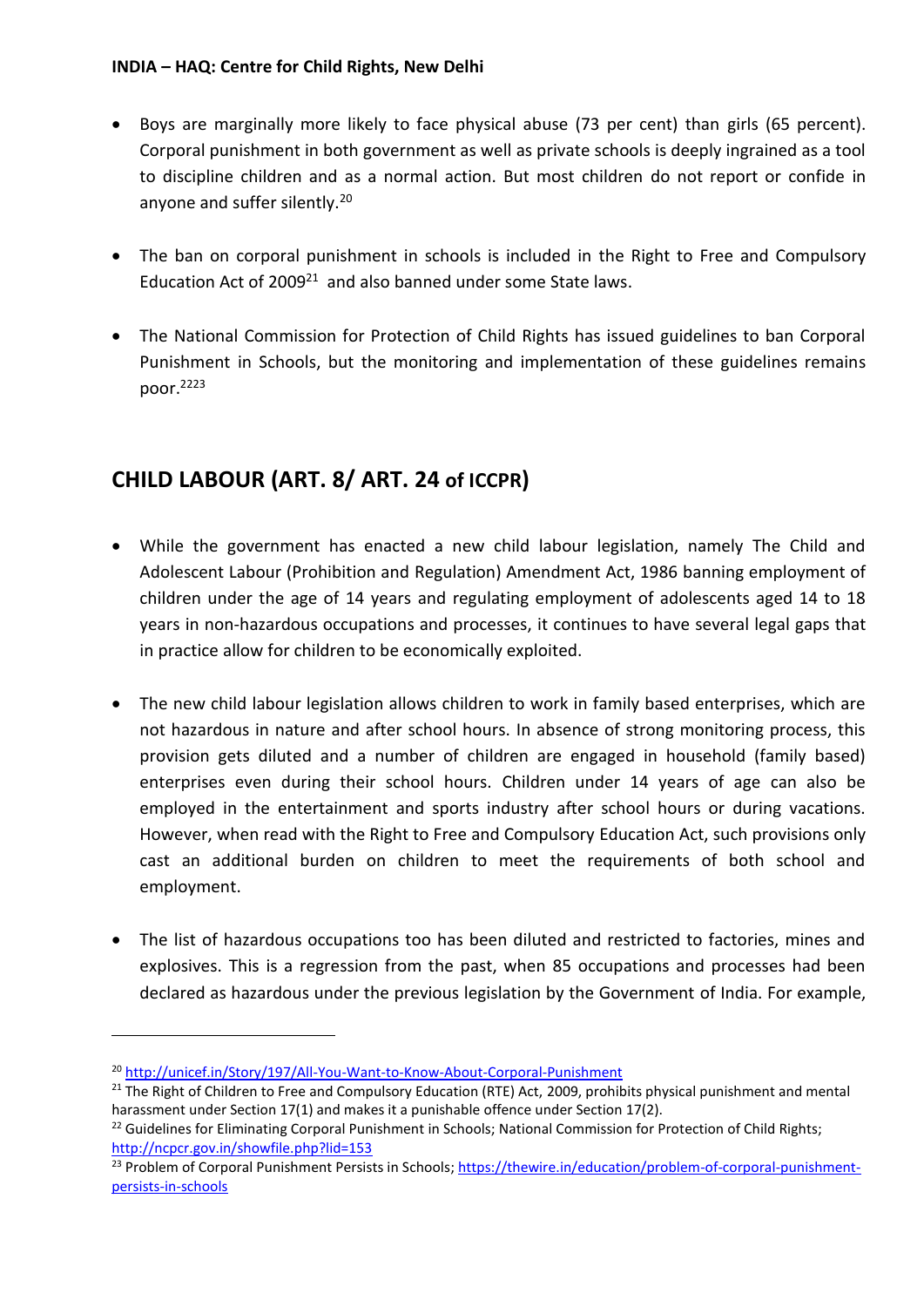a Government of India notification dated 10 October 2006 declared employment of children as domestic help and in roadside eateries and restaurants as hazardous. Such employment has been found to be a major factor responsible for trafficking in young children. Yet, the new legislation has failed children by keeping such occupations out of the list of hazardous employment.

- The Government of India still continues with a reservation on Article 32 of the UN Convention on the Rights of the Child.<sup>24</sup>
- $\bullet$  In June 2017, India ratified ILO Convention No. 138<sup>25</sup> and ILO Convention no. 182<sup>26</sup> in the context of the newly enacted Child Labour legislation.<sup>27</sup>
- Data on child labour continues to be a challenge. As per Census 2011, the total number of working children in the age group of 5-14 years in 10.1 million.<sup>28</sup>
- Child Labour in India constitutes 13 per cent of its total workforce. Moreover, the nature of child labour has been evolving over the years and has become invisible as the location of work has changed from factories to homes of business owners<sup>29</sup> and other residential premises.
- In India, 60% of working children are engaged in agriculture-related activities. The number of child farmers has come down as an increasing number of children are doing non-farm work. Between 2001 and 2011, the share of children engaged in non-farm work doubled to 40%.<sup>30</sup>
- 80% of working children are based in rural areas and three out of four of these children work in agriculture as cultivators or in household industries, most of which are home-based employments.<sup>31</sup>
- Under reporting<sup>32</sup> and low conviction rates<sup>33</sup> on child labour obfuscates the gravity of the problem.

<sup>26</sup>Convention No. 182 prohibits hazardous work which is likely to jeopardize children's physical, mental or moral health. It aims at immediate elimination of the worst forms of child labour for children below 18 years.

<sup>27</sup><http://pib.nic.in/newsite/PrintRelease.aspx?relid=165604>

<sup>28</sup>Census of India, 2011

 $24$  GOI argues ".... that it is not practical immediately to prescribe minimum ages for admission to each and every area of employment in India - the Government of India undertakes to take measures to progressively implement the provisions of article 32, particularly paragraph 2 (a), in accordance with its national legislation and relevant international instruments to which it is a State Party"

 $25$ Convention No 138 stipulates that the minimum age at which children can start work should not be below the age of compulsory schooling and in any case not less than 15 years; with a possible exception for developing countries.

<sup>29</sup><http://unicef.in/Whatwedo/21/Child-Labour>

<sup>30</sup>*"Where is Child Labour Most Common in India"*; Sriharsha Devulapalli;

<https://www.livemint.com/politics/news/where-is-child-labour-most-common-in-india-1549906952167.html>

<sup>&</sup>lt;sup>31</sup> Acharya, Namrata. "New Child Labour Law May Lead to More Child Labour in Farm Sector." www.businessstandard.com. Business Standard, 14 May 2015. Web. 3 June 2016.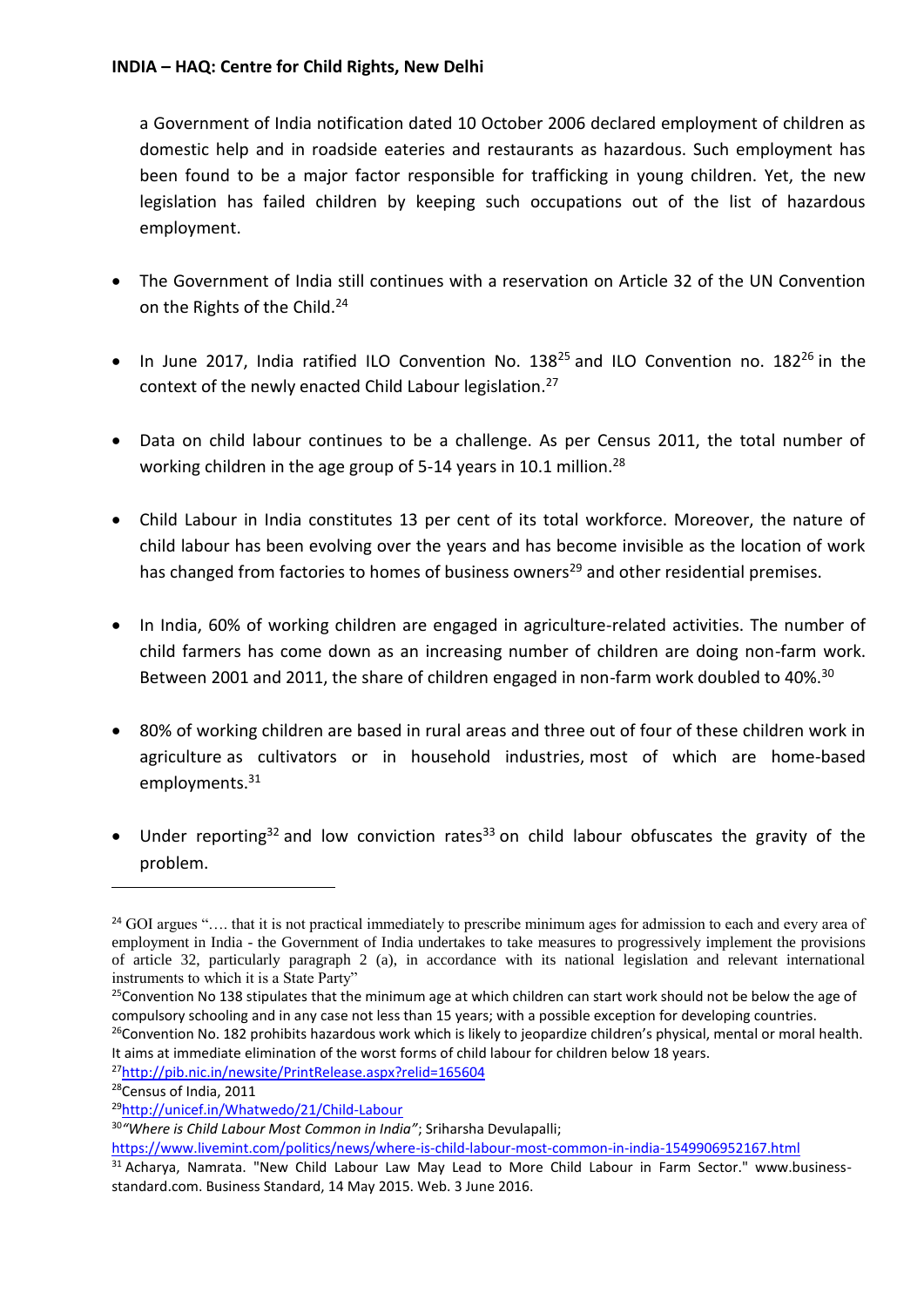### **VIOLENCE AND ABUSE OF CHILDREN (ART. 24 of ICCPR)**

- As per National Crime Record Bureau's (NCRB) Crime in India report, a total of 106958 incidences of crimes against children were reported in the year 2016, which is 13.58 per cent increase against previous year. The rate of conviction however was reported to be only 30.7 per cent.<sup>34</sup>
- According to the Global Slavery Index Report (2016), India leads the world in modern slavery with 18.35 million people trapped as bonded labourers, beggars, human traffickers, child soldiers and sex workers.<sup>35</sup>
- In the decade of 2005-15, while total crimes against children saw an increase of 529%, or over five times, the incidence of 'child rape' and 'penetrative sexual assault', including 'aggravated penetrative sexual assault', increased by 408%, or more than four times.<sup>36</sup>
- $\bullet$  37575 incidents of sexual offences against children were reported in the year 2016.<sup>37</sup>
- Child sexual abuse continues to be rampant in institutional settings.  $38$
- The Government of India had enacted legislation on the Protection of Children from Sexual Offences Act-POCSO, 2012 to address sexual offences against children. The Act along with Rules has come into effect from 14th November, 2012. This is a progressive legislation covering a wide range of sexual offences against children and providing for stringent

 $32$  While according to Census 2011 there are 10.12 million working children (main+ marginal worker) according to in the age group 5 –14 years, the government claims that there are 4.3 million working children in all its public pronouncements and claiming a reduction in the number of working children. This is because the government is not counting the children in marginal work, which they did in 2001.

<sup>&</sup>lt;sup>33</sup> In the year 2014, only 1027 cases of violations were reported under Child Labour (Prohibition and Regulation) Act, out of which only 792 cases went for prosecution resulting into 754 cases for conviction. (Government of India, Ministry Of Labour and Employment, Lok Sabha, Unstarred Question No.1285, Answered on 01.12.2014, Conviction under Child Labour Laws.<http://164.100.47.132/LssNew/psearch/QResult16.aspx?qref=6668> ; *"Dismal conviction rate mars rescue of child labourers"*, Aditi R.[; https://www.thehindu.com/news/cities/chennai/dismal](https://www.thehindu.com/news/cities/chennai/dismal-conviction-rate-mars-rescue-of-child-labourers/article24315227.ece)[conviction-rate-mars-rescue-of-child-labourers/article24315227.ece](https://www.thehindu.com/news/cities/chennai/dismal-conviction-rate-mars-rescue-of-child-labourers/article24315227.ece) ; [https://www.telegraphindia.com/states/north](https://www.telegraphindia.com/states/north-east/zero-conviction-in-cases/cid/1430094)[east/zero-conviction-in-cases/cid/1430094](https://www.telegraphindia.com/states/north-east/zero-conviction-in-cases/cid/1430094) ; Gurgaon: No conviction in 39 child labour cases in three years [\(https://www.hindustantimes.com/gurugram/gurugram-no-conviction-in-39-child-labour-cases-in-three-years/story-](https://www.hindustantimes.com/gurugram/gurugram-no-conviction-in-39-child-labour-cases-in-three-years/story-Dnd3acq2B2Qg2HuKbuwsFK.html)[Dnd3acq2B2Qg2HuKbuwsFK.html\)](https://www.hindustantimes.com/gurugram/gurugram-no-conviction-in-39-child-labour-cases-in-three-years/story-Dnd3acq2B2Qg2HuKbuwsFK.html)

<sup>34</sup> National Crime Records Bureau

<sup>35</sup> Kelly, Annie. "46 Million People Living as Slaves, Latest Global Index Reveals." www.theguardian.com. Humanity United, 1 June 2016. Web. 3 June 2016.

<sup>36</sup> HAQ: Centre for Child Rights & Forum against Sexual Exploitation of Children (FACSE), **Implementation of the POCSO Act-**Goals, Gaps and Challenges. Study of Cases of Special Courts in Delhi & Mumbai (2012 - 2015). 2017.

<sup>37</sup> National Crimes Records Bureau

<sup>38</sup> Breaking the Silence Child Sexual Abuse in India.2013

[https://www.hrw.org/sites/default/files/reports/india0113ForUpload.pdfpages 47-57](https://www.hrw.org/sites/default/files/reports/india0113ForUpload.pdfpages%2047-57) ; "The horror story inside an Indian children's home" <https://www.bbc.com/news/world-asia-india-45124802>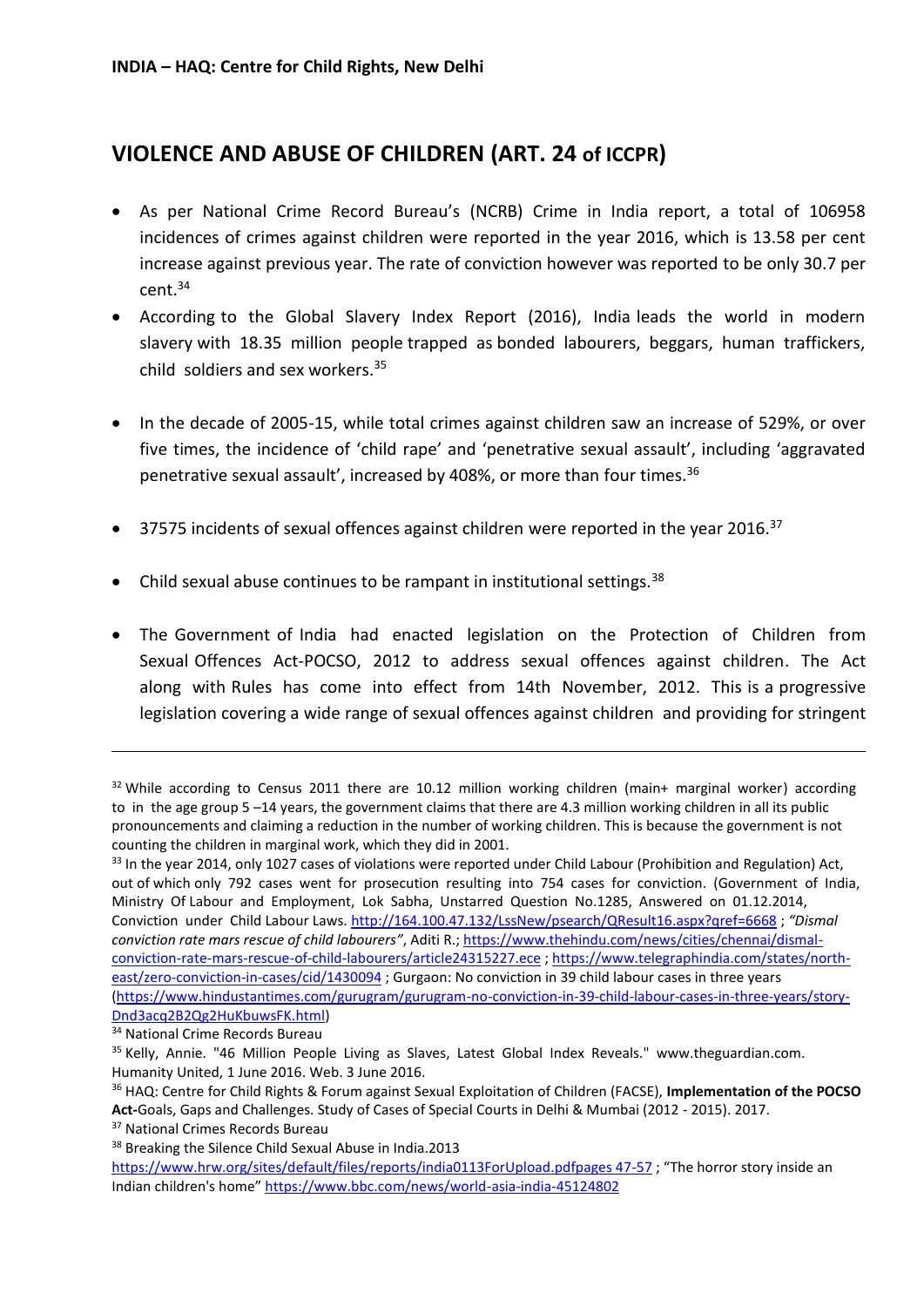**.** 

punishment to offenders. Eighteen States/UTs have designated Special Courts/Children's Courts to try offences under the Act.

- However, limited investigation, long delays of criminal proceedings, and low conviction rates keep children and their families from accessing effective criminal justice.<sup>39</sup> High pendency<sup>40</sup> of cases often leads to delayed justice to victims.
- Implementation of the POCSO Act is often hindered due to lack of "child-friendly" infrastructures in court<sup>41</sup> and absence of special educators for disabled child victims<sup>42</sup> and completely fails to address the needs of victims and their families.<sup>43</sup>
- As more child rape cases enter India's criminal justice system, the courts are clogged with pending cases, delaying justice. Also, while POCSO requires Special Courts to try CSA cases, in practice these courts are overburdened because they take other types of cases too. Long delays increases the likelihood of threats and intimidation against survivors and their families and keeps them from moving forward with their lives.
- Reports from various academic institutions and civil society organisations indicate that the provisions of mandatory reporting, minimum mandatory sentences, increase in age of sexual consent have led to much confusion on the ground and most importantly for children who are victims of sexual crimes.<sup>44</sup> All data sets indicate that most offenders are known to children.

<sup>&</sup>lt;sup>39</sup> As on 31 July 2015, pendency of POCSO cases before the Special Courts was 86% in Mumbai and 75% in Delhi. Only 28% of all cases completed trial within the stipulated timeframe of one year from the date of cognizance by court. Only 24% of the disposed cases ended in a conviction. Rate of acquittals is fairly high in cases involving a 'known' accused/offender – 66% in Delhi and 50% in Mumbai. (HAQ: Centre for Child Rights & Forum against Sexual Exploitation of Children (FACSE), Implementation of the POCSO Act-Goals, Gaps and Challenges. Study of Cases of Special Courts in Delhi & Mumbai (2012 - 2015). 2017.)

<sup>&</sup>lt;sup>40</sup> The POCSO Act requires that the case must be concluded within a span of 365 days from the date charge sheet has been filed. The infrastructure of the Indian judicial system does not permit this provision in not being followed adequately and 31% of all cases usually tend to stretch beyond those 365 days. (Mathur, Aneesha. "Hardlook-Working of POSCO Courts in Delhi: What Research Says." IndianExpress.com. Indian Express, 7 Mar. 2016)

<sup>&</sup>lt;sup>41</sup> The child friendly infrastructures within special courts, which have been mentioned in the POCSO Act, aren't available at most of the district courts. For instance, out of the six courts in Delhi, only three courts have any sort of child friendly infrastructure available. (Raha, Swagata, and Shruthi Ramakrishnan. "Draconian and Ineffective." IndianExpress.com. Centre for Child and the Law, NLSIU, Bangalore, 25 Dec. 2015. Web. 3 June 2016) <sup>42</sup> While the POCSO Act has provisioned for availing the special educators for disabled child victims, but the courts do not have any such data of special educators who can be called if required. Therefore, POCSO is far from reach of children with special needs. (Raha, Swagata, and Shruthi Ramakrishnan. "Draconian and Ineffective." IndianExpress.com. Centre forChild and the Law, NLSIU, Bangalore, 25 Dec. 2015. Web. 3 June 2016)

 $43$  The POCSO Act misses the mark when it comes to addressing the protection needs of the victims and their families in the post-trial phase. There have been various incidents, where the victims or their families have faced threats from the side of the accused and this has made it challenging for them to return back to normalcy. (Raha, Swagata, and Shruthi Ramakrishnan. "Draconian and Ineffective." IndianExpress.com. Centre for Child and the Law, NLSIU, Bangalore, 25 Dec. 2015. Web. 3 June 2016)

<sup>44</sup> CCL-NLSIU's report on the Implementation of the POCSO Act, 2012 by Special Courts: Challenges and Issues, Available at: https://www.nls.ac.in/ccl/jjdocuments/posco2012spcourts.pdf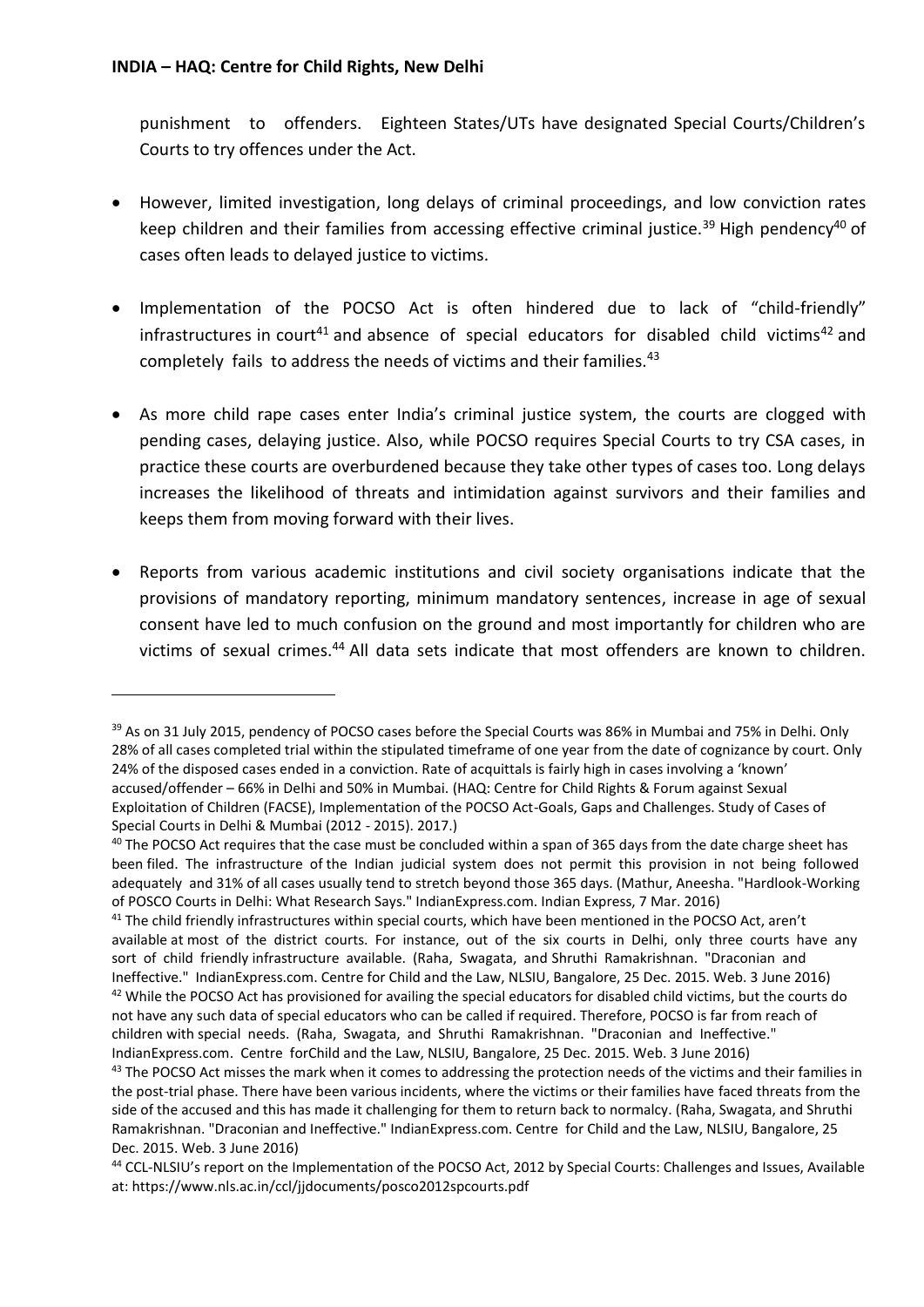Since reporting to police is mandatory, most children do not disclose the crime for fear of police action against the "known" offender or turn hostile during trial, leading to a high rate of acquittals. Another reason for high rate of acquittals comes from the fact that many cases are those of a romantic relationship and consensual sex between adolescents in the 16 to 18 years' age category, which stands criminalized with the POCSO Act raising the age of consent bar to 18 years.<sup>4546</sup>

 Much response to sexual crimes against children in the recent years has been in terms of increasing the minimum and maximum punishment and introducing death penalty for rape of children below the age of 12 years as a deterrent measure. Contrary to the objectives of such measures, when the offenders are known to children, many from their own family, or a person with whom they are in a romantic relationship, such provisions make disclosure even more difficult. As mentioned earlier, they also lead to an increase the rate of children turning hostile in courts and hence acquittals. Introduction of stringent minimum mandatory sentences take away the discretion from the courts to apply their judicial mind and decide on a proportionate sentence taking into account the aggravating and mitigating circumstances.<sup>47</sup> Besides, analysis shows that when a victim is bordering on the 18 year age cap, courts are inclined to declare them adults in order to avoid the stringent minimum mandatory sentences.<sup>48</sup>

# **CHILD MARRIAGE (ART.23/ ART. 24 of ICCPR)**

• The current law on child marriage<sup>49</sup> continues to be confusing leaving the courts to give disparate interpretations of the law, which often violates the rights of children. Although there has been some improvement, child marriage still continues in many parts of the country. Trafficking of girls for marriage, especially to states with low sex ratio remains a matter of concern.<sup>50</sup>

- Maharashtra, Available at: https://www.nls.ac.in/ccl/jjdocuments/POSCOMaharashtrastudy.pdf Delhi, Available at: https://www.nls.ac.in/ccl/jjdocuments/specialcourtPOSCOAct2012.pdf Assam, Available at: https://www.nls.ac.in/ccl/jjdocuments/studyspecialcourtassamPOSCOAct2012.pdf
- Karnataka, Available at: https://www.nls.ac.in/ccl/jjdocuments/posco2012karnataka.pdf

 $\overline{a}$ 

<sup>45</sup> CCL-NLSIU's Studies on the Working of Special Courts under the POCSO Act

Andhra Pradesh, Available at: https://www.nls.ac.in/ccl/POSCOAP2017study.pdf

<sup>46</sup> Bharti Ali, Maharukh Adenwalla, Sangeeta Punekar, "Implementation of the POCSO Act: Goals, Gaps and Challenges, Study of cases of Special Courts in Delhi & Mumbai (2012 - 2015)", HAQ: Centre for Child Rights and Forum against Child Sexual exploitation (FACSE), November 2017. Available at: http://haqcrc.org/publication/implementation-pocsoact/

<sup>47</sup> Ibid, and CCL-NLSIU Supra Note 45.

<sup>48</sup> HAQ: Centre for Child Rights, Towards Improving access to Justice and Restorative Care for Child Victims of Sexual Abuse in Delhi: A Report of State Level Multi-Stakeholder Dialogue. February 2019. Available at: http://haqcrc.org/wpcontent/uploads/2019/03/report-of-multi-stakeholder-dialogue-on-improving-access-to-justice-and-restorative-carefor-victims-of-child-sexual-abuse.pdf

<sup>49</sup> The Prohibition of Child Marriage Act 2006

<sup>&</sup>lt;sup>50</sup> Deccan Herald. Bride trafficking must stop now. 27 February, 2019. Available at:

https://www.deccanherald.com/opinion/second-edit/bride-trafficking-must-stop-720547.html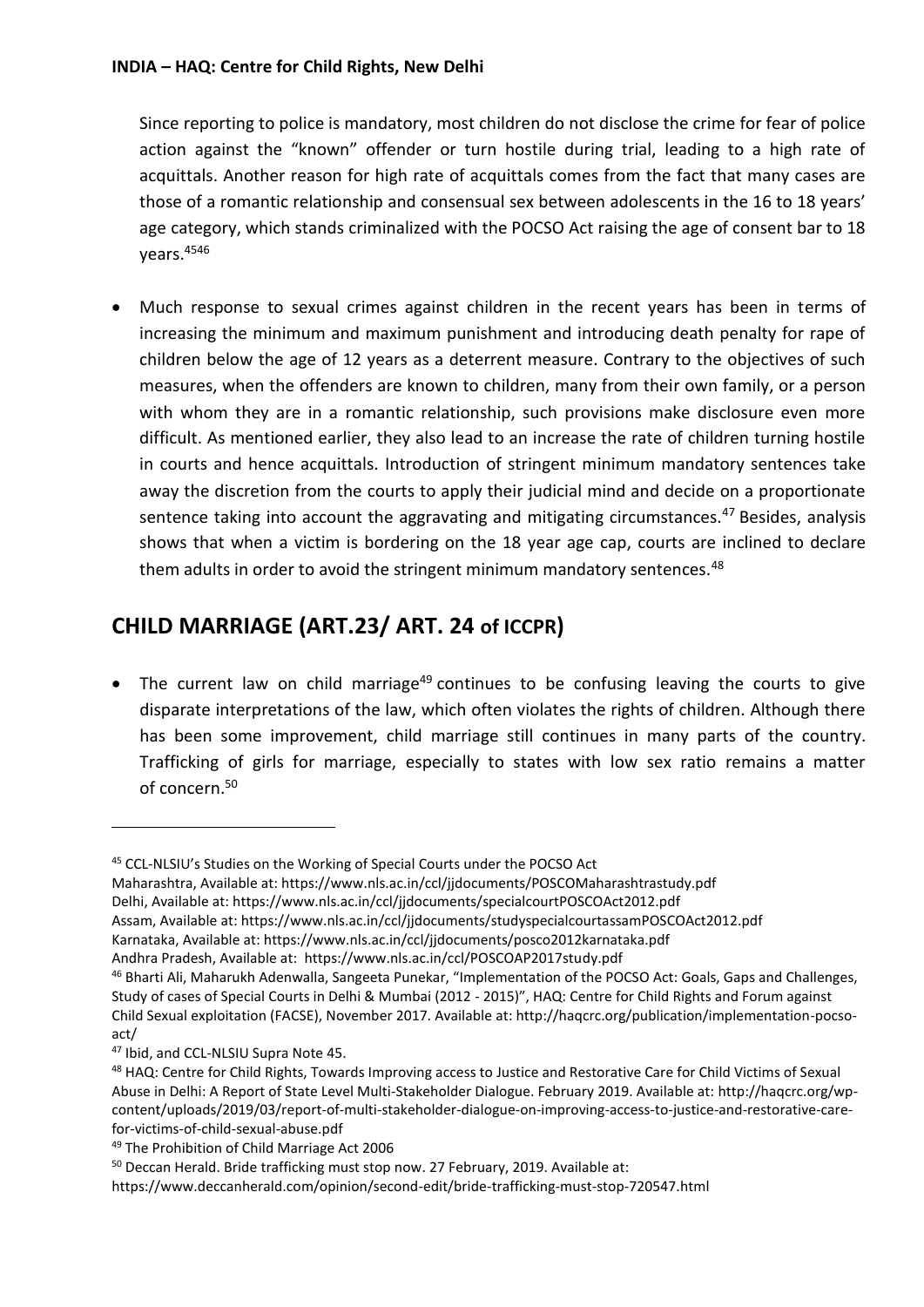- According to the 2016 report by India Spend, 80% of children who are illiterate and married before 10 happen to be girls.<sup>51</sup>
- The data from the National Crime Records Bureau signifies a growing trend in the number of child marriages in India as also slight improvement in reporting. While there were 222 cases of child marriages reported in the year 2013, there were 327 cases of child marriage reported in 2016.<sup>52</sup>
- Census 2011 data shows an alarming 30.2% of all married women, or 103 million girls, were married before they had turned 18.<sup>53</sup>
- Over 50 percent of girls marry below the age of 18, the minimum legal age of marriage, resulting in a typical reproductive pattern of "too early, too frequent, too many". Around 33 percent births occur at intervals of less than 24 months, which also results in high IMR.<sup>54</sup>
- The National Policy for Children, 2013, does not address the issue of child marriage specifically. The only mention of married children is found in the section on education and development, where the Policy talks about tracking, rescuing and rehabilitating out of school children, including married children and ensuring them access to their right to education. Registration of Marriages is still not compulsory in all states.<sup>55</sup>

## **CHILD TRAFFICKING (ART. 8/ ART. 24 of ICCPR)**

- Inclusion of Section 370 in the Indian Penal Code (IPC) has expanded the definition of human trafficking in keeping with the Palermo Protocol, whilst amendment to the Immoral Traffic (Prevention Act), 1956 was pending for long. This IPC provision provides for higher punishment for trafficking in children.
- The Juvenile Justice (Care and Protection of Children) Act 2015 prohibits sale and procurement of all children up to the age of 18 year for any purpose, making it a cognizable and non-bailable offence.

<sup>51</sup> Saha, Devanik. "84% Of 12 Million Married Children Under 10 Are Hindus." Global Investigative Journalism Network, 1 June 2016. Web. 13 June 2016.

<sup>52</sup> National Crimes Records Bureau

<sup>&</sup>lt;sup>53</sup> Sagnik Chowdhury, "30% women married under age 18", Indian Express, May 31, 2016, New Delhi <http://indianexpress.com/article/explained/child-marriage-women-india-census-data-2011-2826398/> <sup>54</sup> National Population Policy; Government of India;

[http://populationcommission.nic.in/PublicationDetails/11\\_984\\_1.aspx](http://populationcommission.nic.in/PublicationDetails/11_984_1.aspx)

<sup>55</sup> National Policy for Children, 2013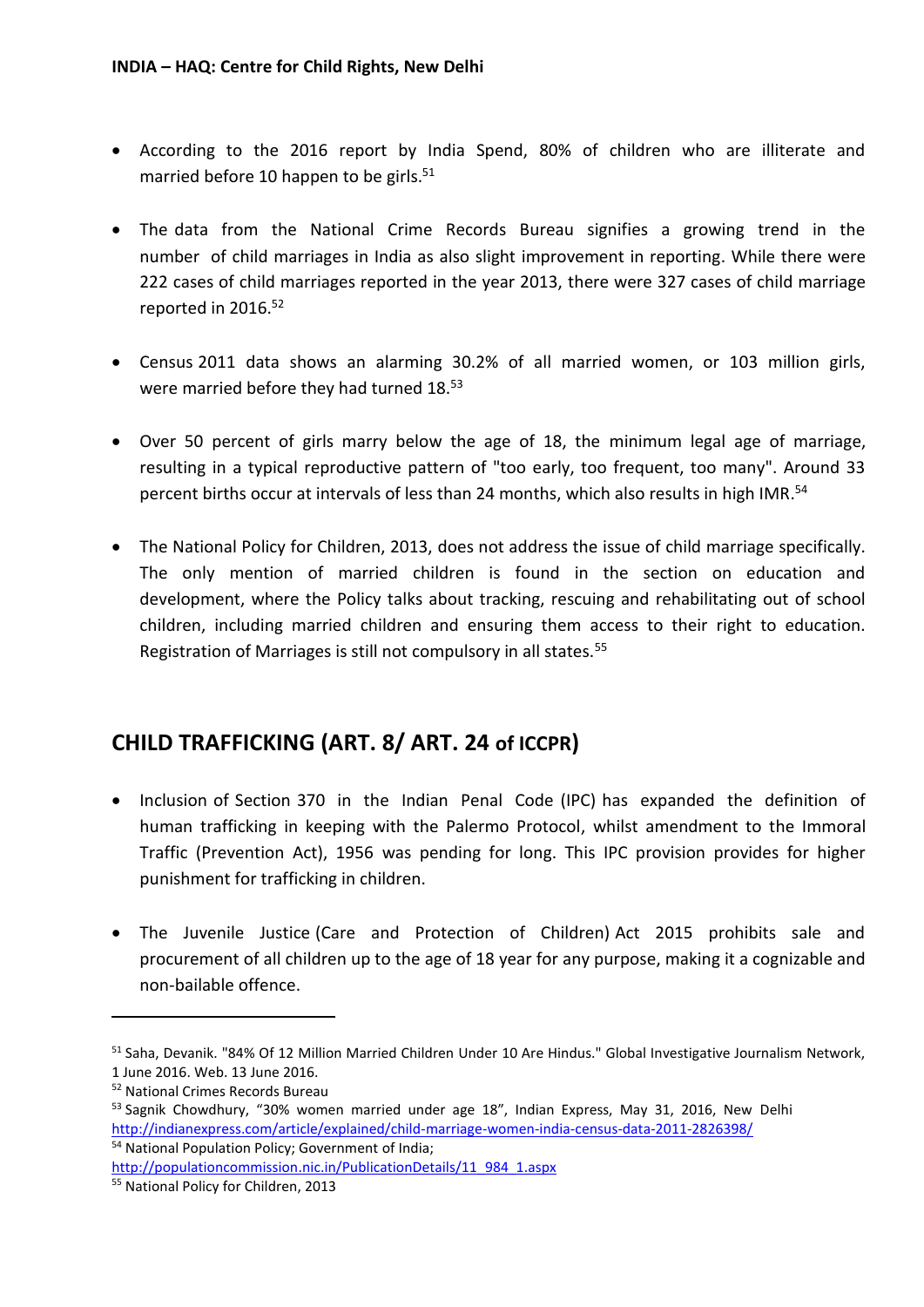- Central Government has evolved protocols and advisories to prevent trafficking in women for commercial sexual exploitation and labour purposes. Unfortunately, despite child labour being one of the largest reasons for child trafficking, the recently amended law on this issue does not mention trafficking.
- The statistics of the Ministry of Women and Child Development state that 19,223 women and children were trafficked in 2016 against 15,448 in 2015, with the highest number of victims being recorded in the eastern state of West Bengal.<sup>56</sup>
- Based on a report published by the Govt of India, there are approximately 10 million sex workers in India out of which 1,00,000 belong to Mumbai alone which is Asia's largest sex industry center. 300,000 to 500,00 under 18 years of age children are involved in the sex trade.<sup>57</sup>
- The National Commission for Protection of Child Rights (NCPCR) reported that the states of Manipur, Assam, Meghalaya and Nagaland and Arunachal Pradesh were the "source" states in the North East from where children as young as five year olds were trafficked in the name of free education.<sup>58</sup>
- Women and children from India are trafficked across 18 countries with new purposes for their being trafficked added every day.<sup>59</sup>
- The problem of human trafficking, including child trafficking, is multidimensional and requires coordination between several ministries.<sup>60</sup>
- The Indian Ministry of Home Affairs (MHA) $61$  has set up anti-human trafficking units (AHTU) across districts, <sup>62</sup> which are under resourced.

 $\overline{a}$ 

<sup>&</sup>lt;sup>56</sup> "Govt. Report suggests, Almost 20,000 Women & Children Trafficked in India in 2016";

<http://www.fiinovation.co.in/news/govt-report-suggests-almost-20000-women-children-trafficked-india-2016/> <sup>57</sup> <http://www.fiinovation.co.in/news/govt-report-suggests-almost-20000-women-children-trafficked-india-2016/> <sup>58</sup> "CHILD TRAFFICKING IN THE INDO-MYANMAR REGION: A CASE STUDY IN MANIPUR"; Shri S. Saratkumar Sharma,

Chairperson MANIPUR COMMISSION FOR PROTECTION OF CHILD RIGHTS Ref. No. 54/1/2016/MCPCR, dated 12/02/2016; [https://wcd.nic.in/sites/default/files/RESEARCH%20PROJECT%20REPORT\\_0.pdf](https://wcd.nic.in/sites/default/files/RESEARCH%20PROJECT%20REPORT_0.pdf)

<sup>59</sup> Child Trafficking in India. HAQ: Centre for Child Rights and CACT. 2016

<sup>&</sup>lt;sup>60</sup> The Government is presently formulating a new 2016 national anti-trafficking law, which could replace even present positive provisions of the Indian Penal Code and existing Immoral Trafficking Prevention Act

 $61$  The MHA is the nodal agency for the implementation of the ITPA 1956 and other human trafficking initiatives, through its Anti-Trafficking Cell. The Ministry of Women and Child Development (MWCD) continues to be the nodal ministry for tackling this crime with respect to children and is also responsible for inter-ministerial coordination The United Nation Office of Drugs and Crime (UNODC) Regional Office for South Asia (ROSA) has been involved in initiatives to address human trafficking in collaboration with the Government of India, particularly the MWCD and the MHA Since the child victims of trafficking are children in need of care and protection under JJ Act, their responsibility vests with the Child Welfare Committee (CWC) set up under the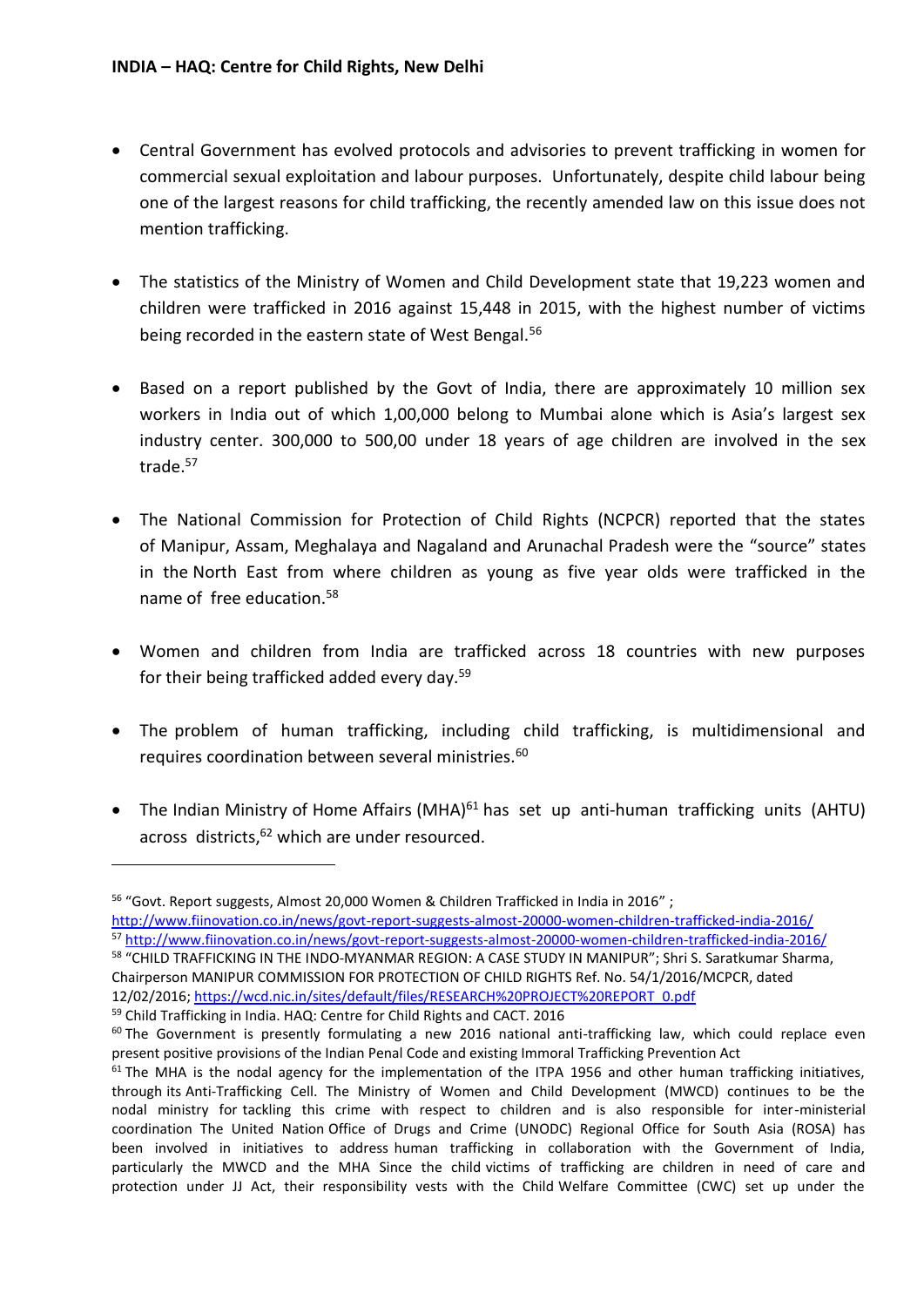#### **INDIA – HAQ: Centre for Child Rights, New Delhi**

- The Government of India does not fully meet the minimum standards for elimination of trafficking, though it is making efforts to do so. $63$  Unfortunately, here too most efforts are directed at making new laws than ensuring implementation of the existing one and investing in preventive measures.
- Overall victim protection remained inadequate and inconsistent, and the government sometimes penalized victims through arrests for crimes committed as a result of being subjected to human trafficking. The government's conviction rate and the number of investigations, prosecutions, and convictions was disproportionately low, relative to the scale of trafficking in India, particularly with respect to bonded and forced labour. Despite reports of some officials complicit in trafficking, the government did not report investigating such allegations.<sup>64</sup>

# **CHILDREN IN CONFLICT AREAS (ART.24 of ICCPR)**

- Children continue to be killed and injured in the context of operations of national security forces against armed groups. According to Government data, 188 civilians were killed in Naxalite-affected regions, although no disaggregated data on children were available. 65
- Children continue to be affected by incidents of violence between armed groups and the Government, particularly in Chhattisgarh, Jharkhand and Jammu and Kashmir.
- Naxalites reportedly resorted to the use of a lottery system to conscript children in Jharkhand. In addition, three incidents of the recruitment and use of children were

juvenile justice system and also the mechanisms laid down in the Integrated Child Protection Scheme (ICPS). Both of these are the responsibility of the central MWCD and the departments in charge of women and children in the states. In addition, the National Commission for Protection of Child Rights (NCPCR) has undertaken some initiatives to address child trafficking Each year questions are asked in Parliament on issues concerning trafficking District task forces are there for tracking trafficking but these mechanisms should devolve up to the village/subdistrict levels by engaging Local Self Governance units respectively.

 $62$  The Ministry of Home Affairs has established 234 Anti-Trafficking Units in various districts. (PTI; "Over 14000 girls rescued from human trafficking in last 2 years"; April 29, 2016; Indiatodayin; [http://indiatoday.intoday.in/story/over-14000-girls-rescued-from-human-trafficking-in-last-2-yrs/1/655482.html\)](http://indiatoday.intoday.in/story/over-14000-girls-rescued-from-human-trafficking-in-last-2-yrs/1/655482.html)  $63$  "United States report urges India to increase prosecution for human trafficking";

<https://scroll.in/latest/884594/united-states-report-urges-india-to-increase-prosecution-for-human-trafficking> <sup>64</sup> 2018 Trafficking in Person Report: India Narrative;

[https://www.state.gov/j/tip/rls/tiprpt/countries/2018/282672.htm#](https://www.state.gov/j/tip/rls/tiprpt/countries/2018/282672.htm)

<sup>65</sup> United Nations Secretary General's Report on Children in Armed Conflict